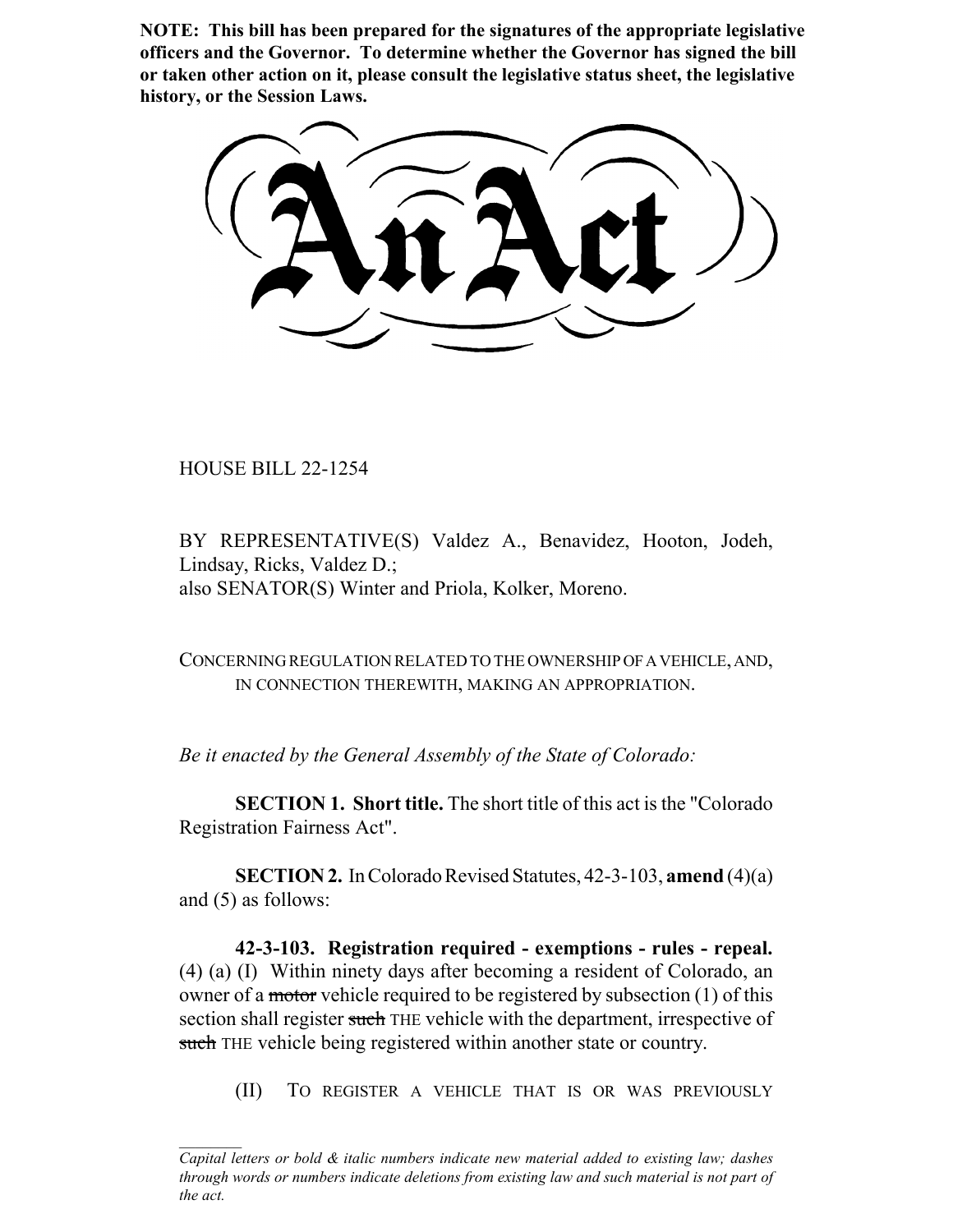REGISTERED WITHIN ANOTHER STATE OR COUNTRY, THE OWNER MUST:

(A) PROVIDE THE DEPARTMENT WITH DOCUMENTATION OF THE PREVIOUS REGISTRATION THAT CONTAINS THE DATES OF THE PREVIOUS REGISTRATION OR A BILL OF SALE FOR ANY VEHICLE NOT PREVIOUSLY REGISTERED;

(B) PROVIDE THE DEPARTMENT WITH EVIDENCE, DESCRIBED IN SUBSECTION (4)(a)(III) OF THIS SECTION, OF THE DATE THAT THE OWNER BECAME A RESIDENT OF COLORADO; AND

(C) PAY, IN ADDITION TO THE TAXES AND FEES TO REGISTER THE VEHICLE, THE VEHICLE'S REGISTRATION TAXES AND FEES THAT ARE IMPOSED IN THIS ARTICLE 3 AND PART 8 OF ARTICLE 4 OF TITLE 43, AND THAT ARE PRORATED FROM THE DATE THE OWNER BECAME A RESIDENT OF COLORADO TO THE DATE THE OWNER APPLIED TO REGISTER THE VEHICLE, UNLESS THE VEHICLE IS CLASS A PERSONAL PROPERTY OR UNLESS THE OWNER REGISTERED THE VEHICLE WITHIN NINETY DAYS AFTER BECOMING A RESIDENT AS DETERMINED BY THE DOCUMENTS AND EVIDENCE PROVIDED UNDER SUBSECTIONS  $(4)(a)(II)(A)$  AND  $(4)(a)(II)(B)$  OF THIS SECTION. PRORATED TAXES AND FEES ARE ASSESSED FOR A FULL MONTH FOR THE MONTH THE OWNER BECAME A RESIDENT OF COLORADO AND FOR THE MONTH THE OWNER APPLIED FOR REGISTRATION AND A FULL MONTH FOR EACH MONTH BETWEEN WHEN THE OWNER BECAME A RESIDENT AND WHEN THE OWNER APPLIED FOR REGISTRATION.

(III) EVIDENCE OF COLORADO RESIDENCY MAY BE A COLORADO DRIVER'S LICENSE OR IDENTIFICATION, PROPERTY TAX RECEIPT, UTILITY BILL INDICATING THE UTILITY SERVICE START DATE, LEASE AGREEMENT OR MORTGAGE STATEMENT, VOTER REGISTRATION CARD, COLLEGE ENROLLMENT PAPERS OR STUDENT IDENTIFICATION CARD, TAX RECORDS, PAY STUBS OR OTHER COLORADO EMPLOYER ISSUED DOCUMENTS, GOVERNMENT OR COURT ISSUED DOCUMENTS, OR OTHER EVIDENCE OR DOCUMENTS SPECIFIED IN RULE. THE DEPARTMENT SHALL PROMULGATE RULES SPECIFYING THE DOCUMENTATION AND EVIDENCE REQUIRED TO COMPLY WITH SUBSECTIONS  $(4)(a)(II)(A)$  AND  $(4)(a)(II)(B)$  OF THIS SECTION.

(IV) A person who violates this  $\frac{\partial f}{\partial x} = \frac{\partial f}{\partial y}$  SUBSECTION (4)(a) is subject to the penalties provided in sections 42-6-139 and 43-4-804 (1)(d). C.R.S.

## PAGE 2-HOUSE BILL 22-1254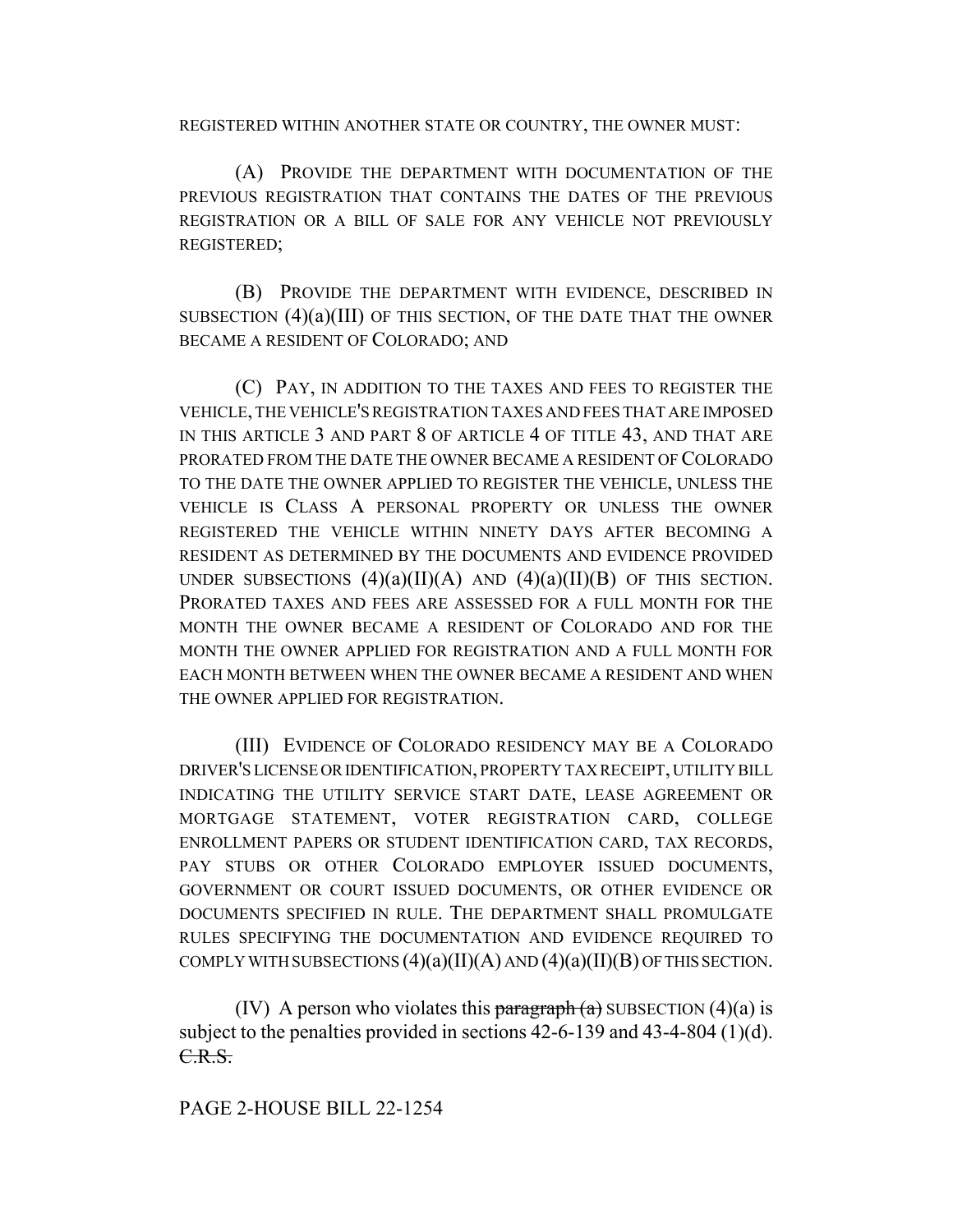(5) The provisions of this title TITLE 42 concerning the registration of motor vehicles and the display of number plates or of other identification shall DO not apply to manufactured homes.

**SECTION 3.** In Colorado Revised Statutes, 42-3-112, **amend** (1) and (1.5)(a) introductory portion; and **repeal** (1.5)(a)(III) as follows:

**42-3-112. Failure to pay tax - penalty - rules.** (1) (a) If a vehicle subject to taxation under this article ARTICLE 3 is not registered when required by law, the vehicle owner shall pay:

(I) A late fee of twenty-five dollars for each month or portion of a month following the expiration of the registration period, or, if applicable, the expiration of the grace period described in section 42-3-114 for which the vehicle is unregistered; except that the amount of the late fee shall MUST not exceed one hundred dollars; AND

(II) IN ADDITION TO THE TAXES AND FEES TO REGISTER THE VEHICLE, PRORATED REGISTRATION TAXES AND FEES FROM THE DATE THE VEHICLE WAS REQUIRED BY LAW TO BE REGISTERED TO THE DATE THE OWNER APPLIED TO REGISTER THE VEHICLE. PRORATED TAXES AND FEES ARE ASSESSED FOR A FULL MONTH FOR THE MONTH THE OWNER BECAME A RESIDENT OF COLORADO AND FOR THE MONTH THE OWNER APPLIED FOR REGISTRATION AND A FULL MONTH FOR EACH MONTH BETWEEN WHEN THE OWNER BECAME A RESIDENT AND WHEN THE OWNER APPLIED FOR REGISTRATION.

(b) BOTH the late fee shall be AND PRORATED REGISTRATION TAXES AND FEES IMPOSED IN THIS SUBSECTION (1) ARE due when the vehicle is registered.

 $(1.5)$  (a) Notwithstanding the provisions of subsection (1) of this section, the executive director of the department shall promulgate rules in accordance with article 4 of title 24, C.R.S., that establish circumstances in addition to the circumstances described in subsection (3) of this section in which a vehicle owner shall be exempted IS EXEMPT from paying the late fee described in said subsection (1) OF THIS SECTION. The rules shall MUST apply uniformly throughout the state and shall MUST include but shall not be limited to, exemptions for:

(III) Temporary registration number plates, tags, or certificates that

PAGE 3-HOUSE BILL 22-1254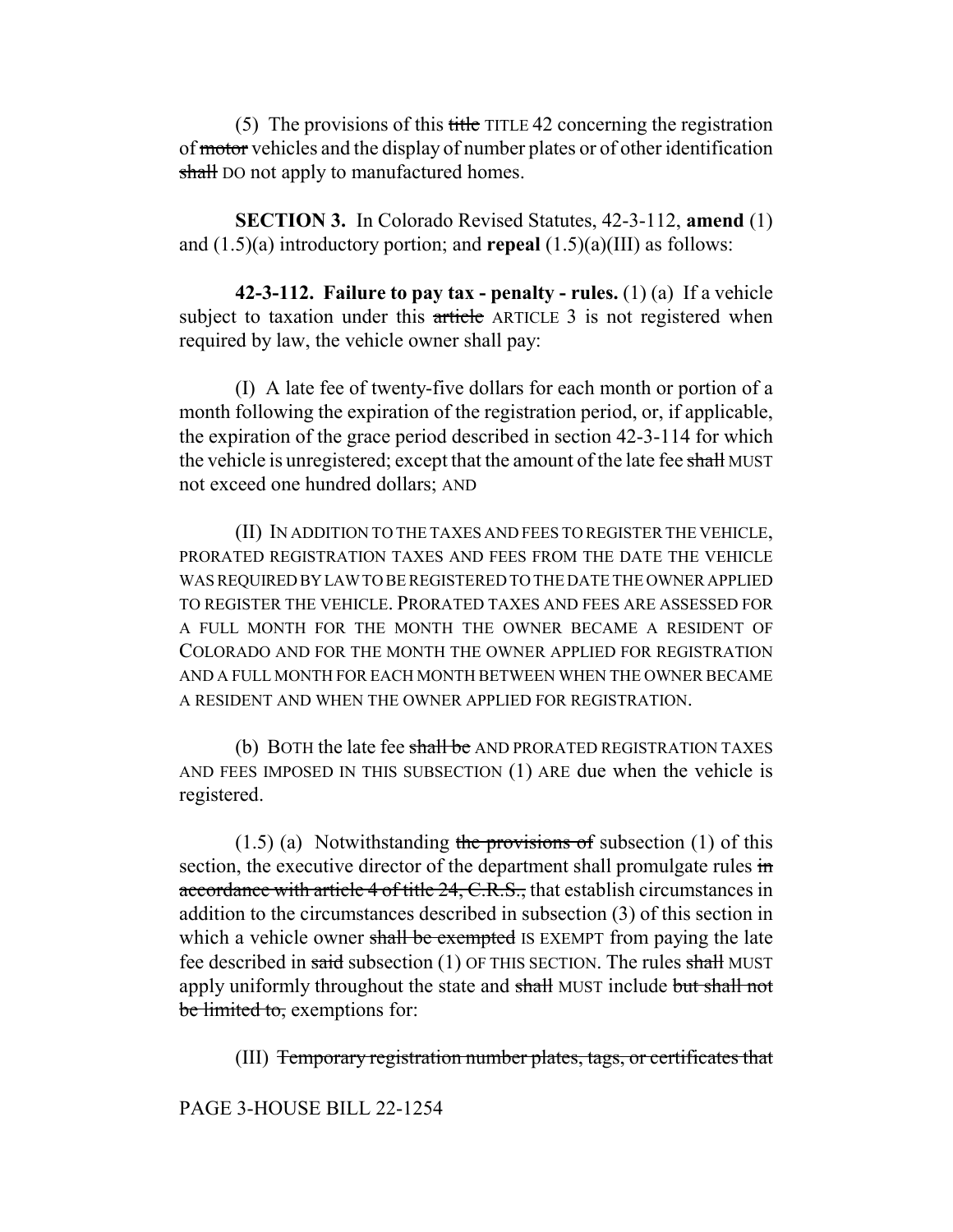have expired;

**SECTION 4.** In Colorado Revised Statutes, 42-3-306, **amend** (2) introductory portion, (2)(b)(II) introductory portion, and (2)(b)(III); and **add**  $(2)(b)(V)$ ,  $(2)(b)(VI)$ , and  $(2)(b)(VII)$  as follows:

**42-3-306. Registration fees - passenger and passenger-mile taxes - fee schedule - repeal.** (2) Fees REQUIRED for the annual registration of passenger-carrying motor vehicles shall be ARE as follows:

(b)  $(II)$  In addition to the registration fees imposed by subparagraph (I) of this paragraph (b) SUBSECTION  $(2)(b)(I)$  OF THIS SECTION, an additional registration fee shall be IS imposed on the motor vehicles described in the introductory portion to this paragraph (b) SUBSECTION  $(2)(b)(I)$  OF THIS SECTION, based on the age of the motor vehicle. THE DEPARTMENT SHALL SET THE FEES as follows:

(III) The DEPARTMENT SHALL TRANSMIT ONE DOLLAR OUT OF THE additional fees collected pursuant to subparagraph (II) of this paragraph (b) shall be transmitted IN ACCORDANCE WITH SUBSECTION (2)(b)(II) OF THIS SECTION TO THE STATE TREASURER, WHO SHALL CREDIT THE SAME TO THE LICENSING SERVICES CASH FUND CREATED IN SECTION 42-2-114.5. THE DEPARTMENT SHALL USE THE ONE DOLLAR THAT IS CREDITED TO THE LICENSING SERVICES CASH FUND TO OFFSET THE COST TO THE DEPARTMENT TO IMPLEMENT SECTIONS  $42-3-103$   $(4)(a)(II)$  and  $42-3-112$   $(1)(a)(II)$ . The DEPARTMENT SHALL TRANSMIT THE REMAINING AMOUNT to the state treasurer, who shall credit the same to the highway users tax fund to be allocated pursuant to section  $43-4-205$  (6)(b). C.R.S.

(V) NOTWITHSTANDING SUBSECTION (2)(b)(II) OF THIS SECTION AND IN ADDITION TO THE REGISTRATION FEES IMPOSED IN SUBSECTION  $(2)(b)(I)$ OF THIS SECTION, AN ADDITIONAL REGISTRATION FEE IS IMPOSED ON THE MOTOR VEHICLES DESCRIBED IN THE INTRODUCTORY PORTION TO SUBSECTION  $(2)(b)(I)$  OF THIS SECTION, BASED ON THE AGE OF THE MOTOR VEHICLE. THE DEPARTMENT SHALL SET THE FEES AS FOLLOWS:

(A) FOR MOTOR VEHICLES LESS THAN SEVEN YEARS OLD, NINE DOLLARS;

(B) FOR MOTOR VEHICLES AT LEAST SEVEN YEARS OLD BUT LESS

## PAGE 4-HOUSE BILL 22-1254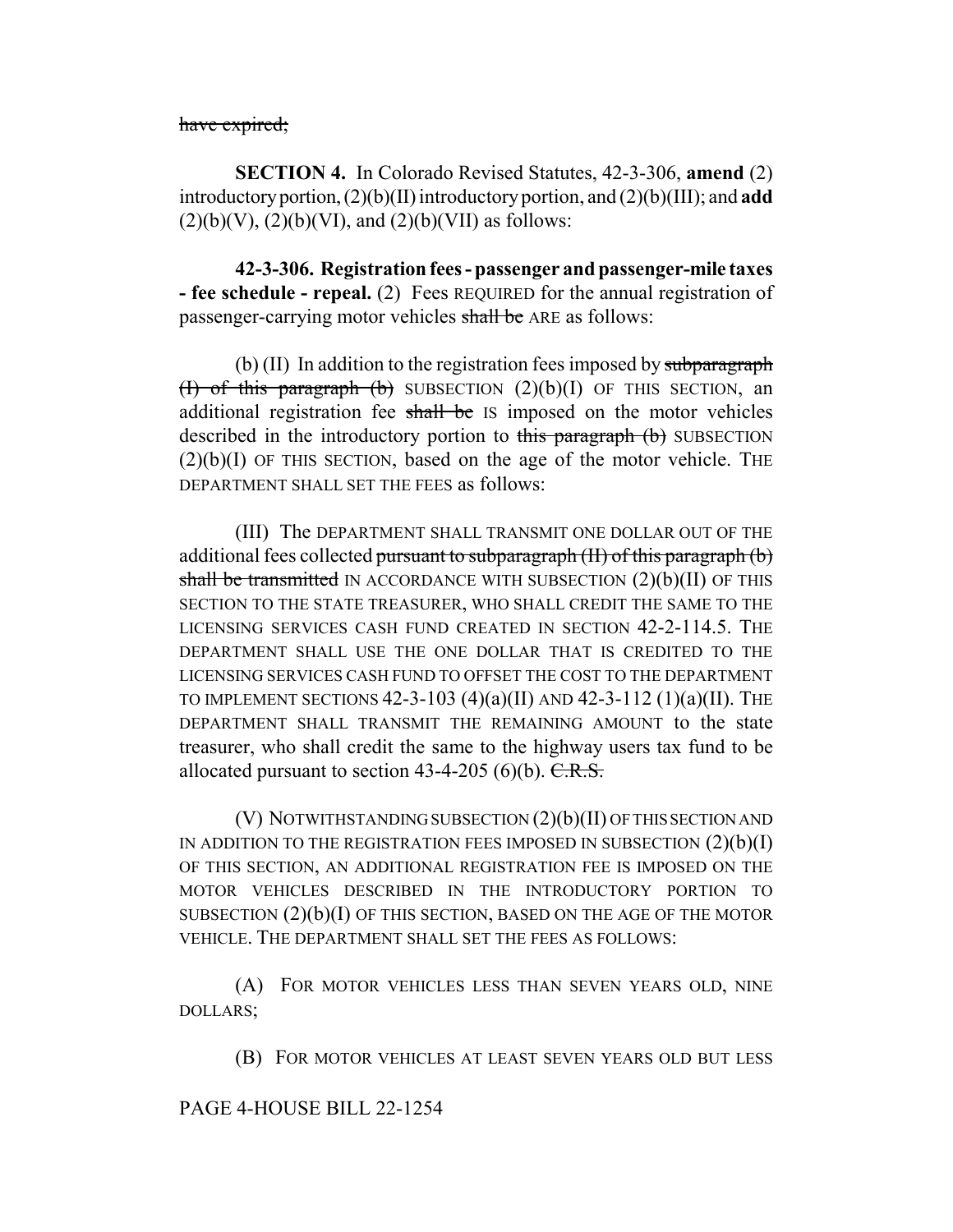(C) FOR MOTOR VEHICLES TEN YEARS OLD OR OLDER, FIVE DOLLARS.

(VI) THE DEPARTMENT SHALL ADJUST THE FEES IMPOSED AND SET IN SUBSECTION (2)(b)(V) OF THIS SECTION TO COMPENSATE FOR INCREASES IN OR DECREASES IN REVENUE CREDITED TO THE HIGHWAY USERS TAX FUND UNDER SECTIONS  $42-3-103(4)(a)(II)$  AND  $42-3-112(1)(a)(II)$  AND REVENUE INCREASES OR DECREASES DUE TO THE REPEAL OF SECTION 42-3-112  $(1.5)(a)(III)$ ; EXCEPT THAT A FEE SHALL NOT BE SET AT LESS THAN ONE DOLLAR, WHICH IS RETAINED BY THE DEPARTMENT. IN ADJUSTING THESE FEES, THE DEPARTMENT SHALL NOT SET THE FEES AT AMOUNTS THAT EXCEED:

(A) FOR MOTOR VEHICLES LESS THAN SEVEN YEARS OLD, TWELVE DOLLARS;

(B) FOR MOTOR VEHICLES AT LEAST SEVEN YEARS OLD BUT LESS THAN TEN YEARS OLD, TEN DOLLARS; AND

(C) FOR MOTOR VEHICLES TEN YEARS OLD OR OLDER, SEVEN DOLLARS.

(VII) THIS SUBSECTION  $(2)(b)(VII)$  AND SUBSECTIONS  $(2)(b)(V)$  AND (2)(b)(VI) OF THIS SECTION ARE REPEALED, EFFECTIVE JULY 1, 2026.

**SECTION 5.** In Colorado Revised Statutes, 42-3-310, **add** (6) as follows:

**42-3-310. Additional registration fees - apportionment of fees repeal.** (6) (a) NOTWITHSTANDING SUBSECTION (1) OF THIS SECTION, THE DEPARTMENT SHALL REDUCE THE FEE IMPOSED IN SUBSECTION (1) OF THIS SECTION TO NINETY-FOUR CENTS; EXCEPT THAT THE DEPARTMENT SHALL ANNUALLY ADJUST THE FEES IMPOSED AND SET IN THIS SECTION TO COMPENSATE FOR INCREASES IN OR DECREASES IN REVENUE CREDITED TO THE HIGHWAY USERS TAX FUND UNDER SECTIONS  $42-3-103$   $(4)(a)(II)$  and 42-3-112 (1)(a)(II) AND REVENUE INCREASES OR DECREASES DUE TO THE REPEAL OF SECTION 42-3-112 (1.5)(a)(III) FROM THE PREVIOUS FISCAL YEAR. ADJUSTED FEES TAKE EFFECT JULY 1 OF EACH FISCAL YEAR.

PAGE 5-HOUSE BILL 22-1254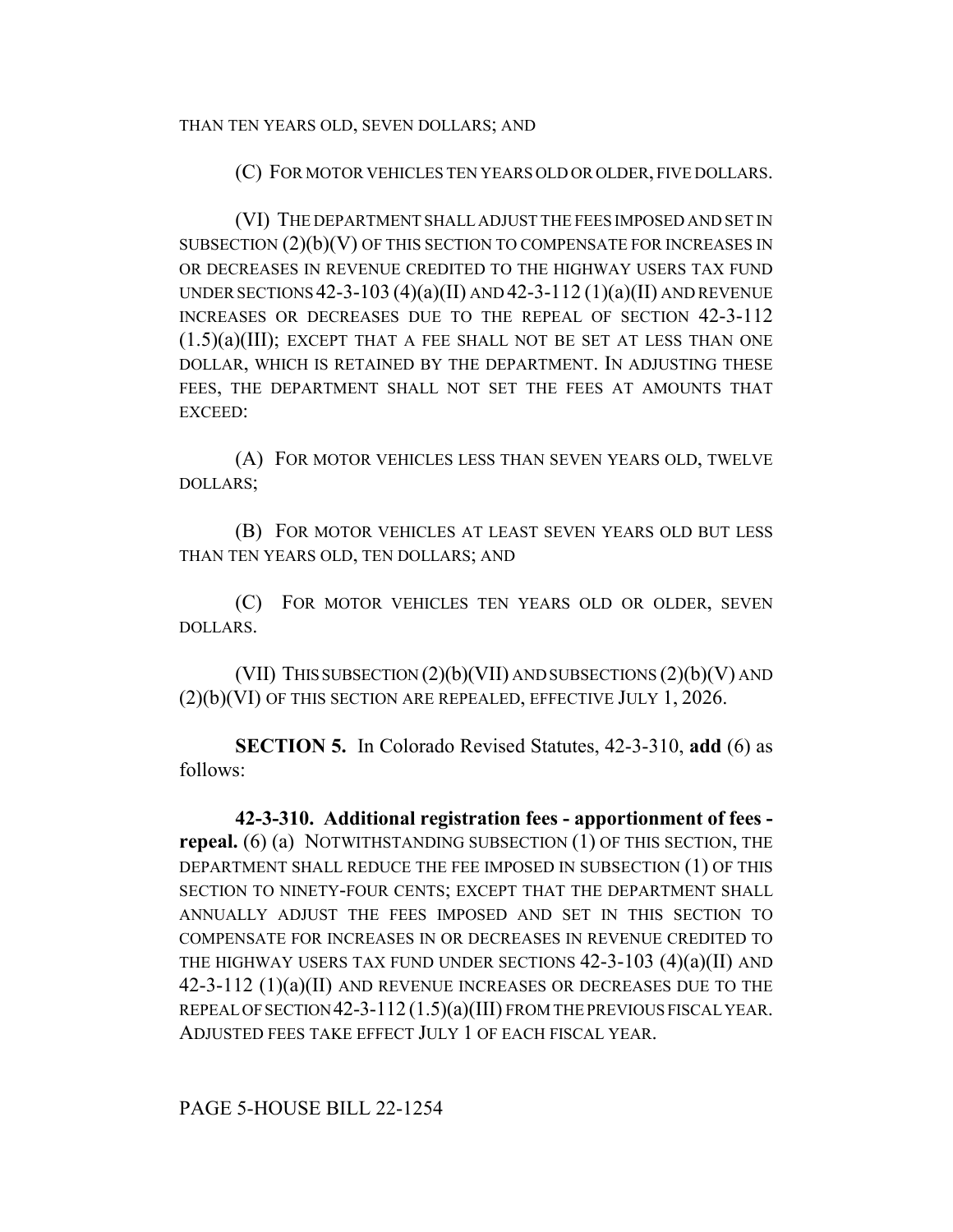(b) THIS SUBSECTION (6) IS REPEALED, EFFECTIVE JULY 1, 2026.

**SECTION 6.** In Colorado Revised Statutes, 42-3-102, **amend** (1)(a) as follows:

**42-3-102. Periodic registration - rules.** (1) The department may establish by rule a periodic vehicle registration program whereby certain vehicles shall be registered at:

(a) Subject to the provisions of subsection (3) of this section, twelve-month intervals BEGINNING ON THE MONTH FOLLOWING THE MONTH OF APPLICATION FOR REGISTRATION, in which case, the registration of such THESE vehicles shall expire EXPIRES on the last day of the month of each twelve-month registration period;

**SECTION 7. Appropriation.** (1) For the 2022-23 state fiscal year, \$248,249 is appropriated to the department of revenue. This appropriation is from the Colorado DRIVES vehicle services account in the highway users tax fund created in section  $42$ -1-211 (2)(b)(I), C.R.S. To implement this act, the department may use this appropriation as follows:

(a) \$112,815 for use by the division of motor vehicles for personal services related to administration, which amount is based on an assumption that the division will require an additional 1.6 FTE;

(b) \$20,768 for use by the division of motor vehicles for operating expenses related to administration;

(c) \$72,000 for DRIVES maintenance and support;

(d) \$19,286 for use by the executive director's office for personal services related to administration and support; and

(e) \$23,380 for use by the taxation business group for IDS print production.

**SECTION 8. Act subject to petition - effective date applicability.** (1) This act takes effect January 1, 2023; except that, if a referendum petition is filed pursuant to section 1 (3) of article V of the state constitution against this act or an item, section, or part of this act within the

PAGE 6-HOUSE BILL 22-1254